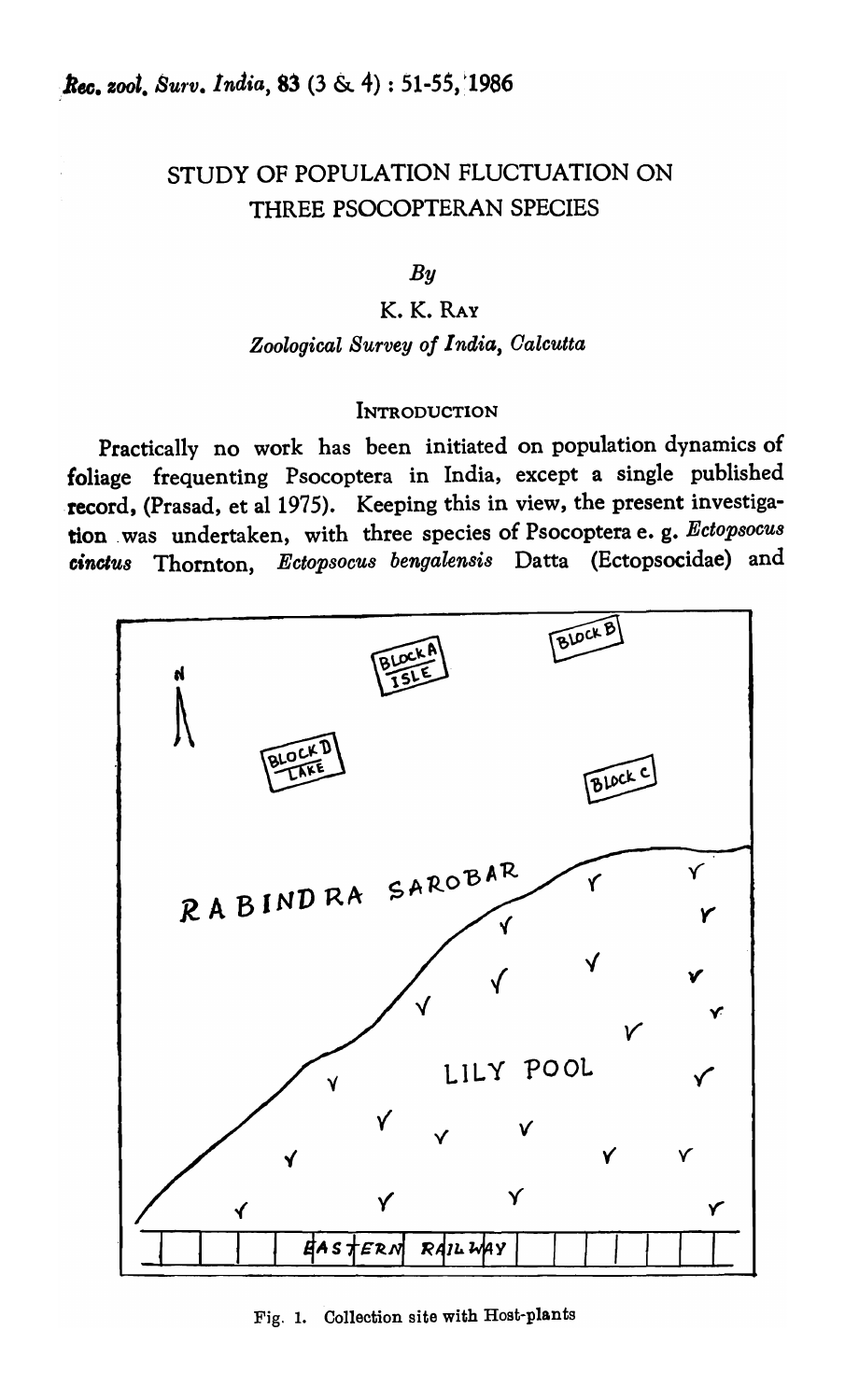*Tapinella jasciata* Thornton & Wong (Pachytroctidae), which were available throughout the year on two species of garden host plants e. g. *Hibiscus rosa-sinensis* Linn. (Malvaceae) and *Oorypha elata* Roxb. (Palmae) in natural environmental conditions.



NO. OF MoNTHS

Fig. 2. *Tapinella fasciata* Th. & Wong.—Graphical representation.

#### MATERIAL AND METHOD

The material for three species of Psocoptera was collected fortnightly, throughout the year, from April, 1983 to March, 1984, from two species of host-plants e. g. *Hibiscus rosa-sinensis* Linn. (Malavaceae) and *Oorypha elata* Roxb. (Palmae), at Rabindra Sarobar area, south Calcutta (Fig. 1) by applying five beatings on each branch of the plants and collecting the foliage frequenting morphs (nymphs and adults) in a white enamel tray placed horizontally under the branches.

### **OBSERVATION**

The investigation was carried out from April, 1983 upto March, 1984. The minimum and maximum temperature recorded at the time of collection in the field for these species ranged between 24.2°c to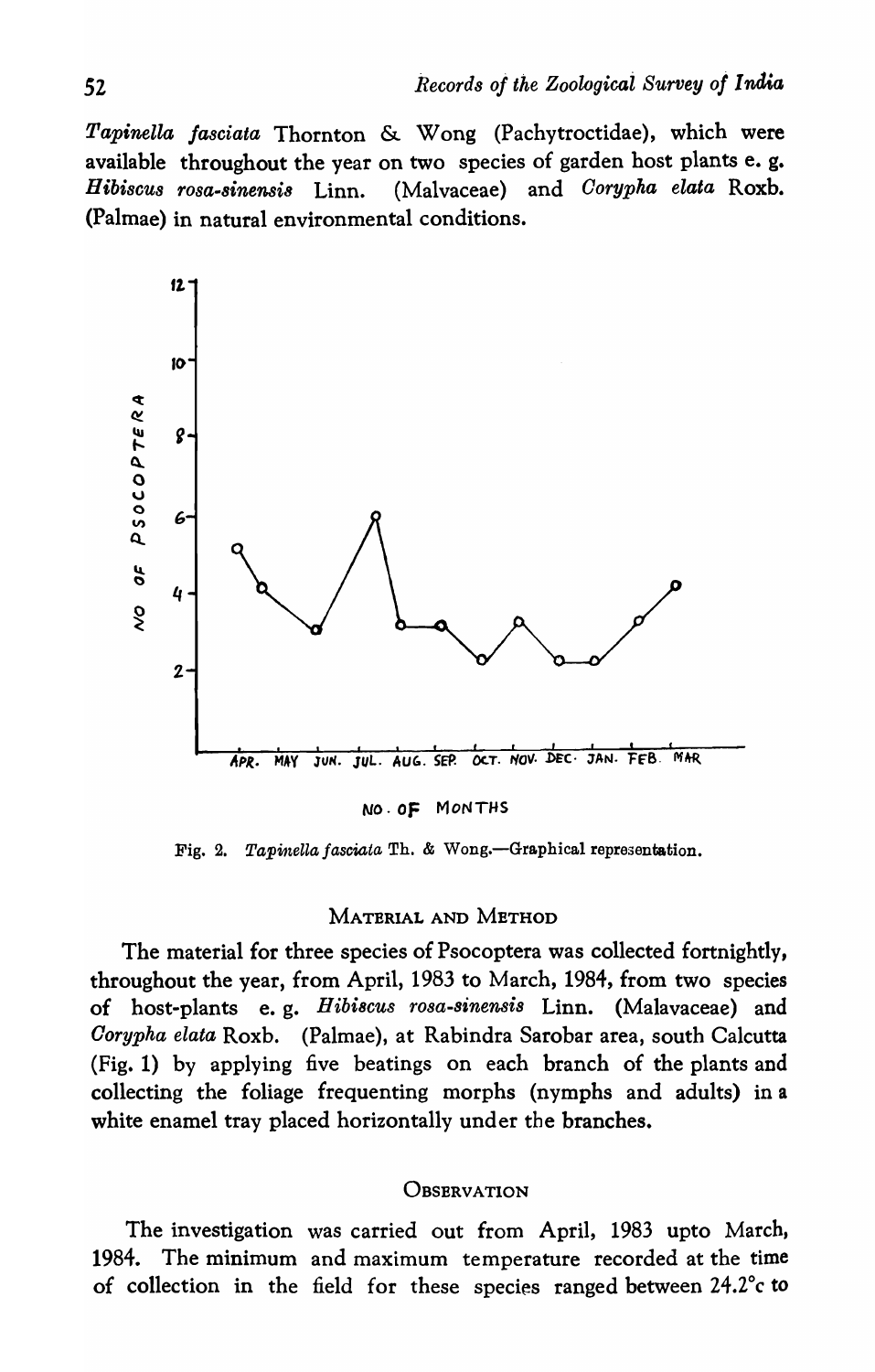26.9° c and 32.3°c to 37.9° c respectively with relative humidity of 31% to 69% at minimum and 78% to 98% at maximum and with rainfall range between 0.6 mm to 20.2 mm. The period of optimum infestation of these species could be observed in April and July in an annual cycle. During the entire course of investigation, each colony of these species was dominated for all the time by apterae and nymphs, the adults being lesser in number within the colonies. It was also observed that the psocids prefered the microflora of dry and semidry leaves of the plants studied. Two seasonal peaks were noticed i. e. April and July while studying their population fluctuation (Fig.  $2 \& 3$ ). Total number of these three species of Psocoptera found on two host plants are represented, here, in a table (Tab. A)



Fig. 3. *Ectopsocus cictus* Th. & *E. bengalensis* Datta-Graphical representation,

Few examples of *Anobus* sp. (Anobiidae : Coleoptera) and Reduvius sp. (Reduviidae: Hemiptera) were found in association with the psocid colony from *Hibiscus rosa-s'inensis* Linn. (Malvaceae) and one example of *Oloeon* sp. (Baetidae : Ephemeroptera) from *Oorypha elata* Roxb.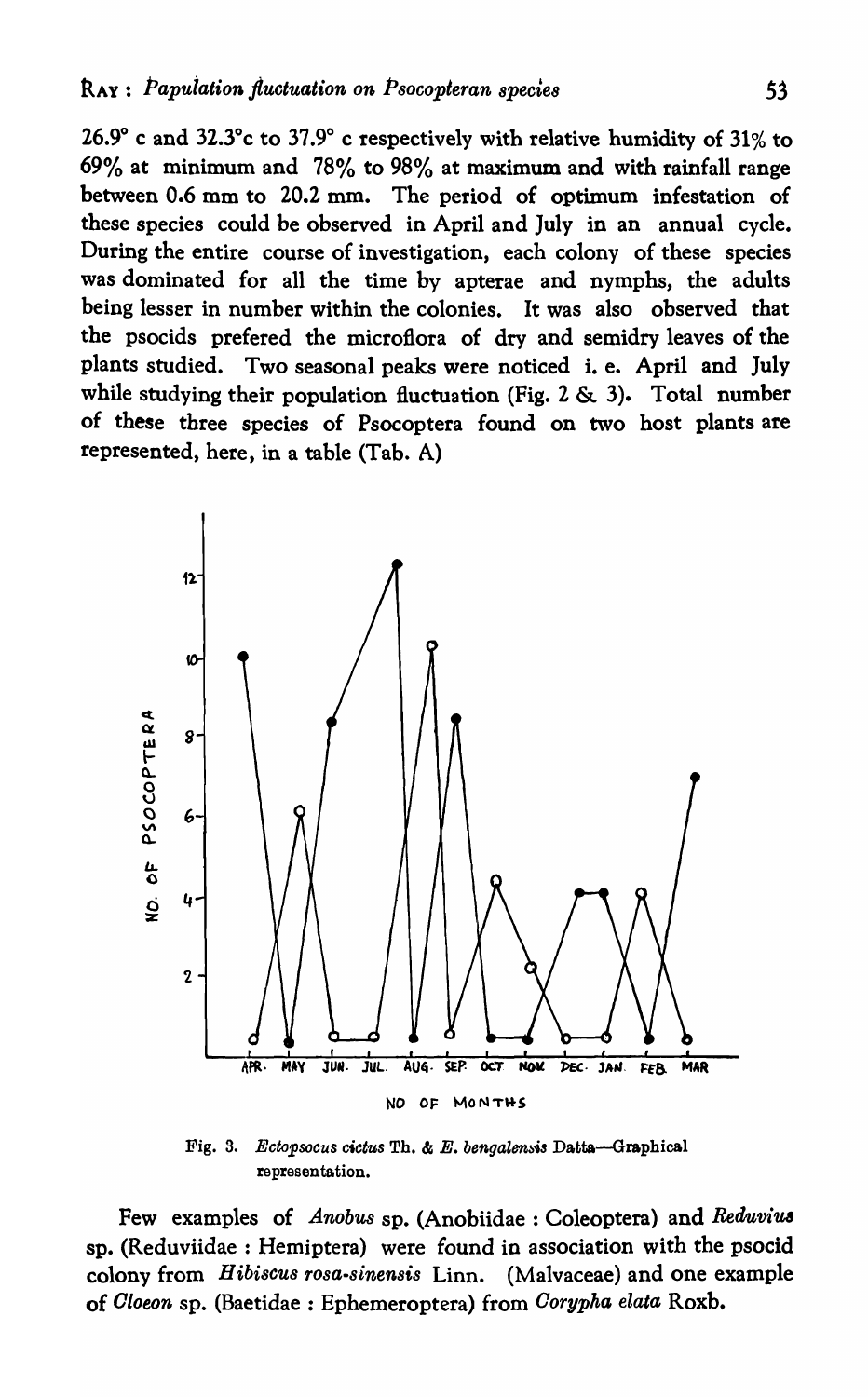| $\bm{M}$ onths | $\emph{Species}$                                                        | Host-plants                                         | No. of<br>specimens             |
|----------------|-------------------------------------------------------------------------|-----------------------------------------------------|---------------------------------|
| April          | Ectopsocus cinctus Th.<br>Tapinella fasciata Th.<br>$\&$ Wong           | Hibiscus rosa-sinensis Linn.<br>Corypha elata Roxb. | 10<br>5                         |
| May            | <i>Ectopsocus bengalensis</i><br>Datta                                  | Hibiscus rosa-sineniss Linn.                        | 6                               |
|                | Tapinella fasciata Th.<br>& Wong                                        | Corypha elata Roxb.                                 | 4                               |
| June           | Ectopsocus cinetus Th.<br>Tapinella fasciata Th.<br>$&$ Wong            | Hibiscus rosa-sinensis Linn.<br>Corypha elata Roxb. | 8<br>$\overline{\mathbf{3}}$    |
| July           | Ectopsocus cinctus Th.<br>Tapinella fasciata Th.<br>& Wong.             | Hibiscus rosa-sinensis Linn.<br>Corypha elata Roxb. | 12<br>6                         |
| August         | Ectopsocus bengalensis<br>Datta                                         | Hibiscus rosa-sinensis Linn.                        | 10                              |
|                | Tapinella fasciata Th.<br>& Wong                                        | Corypha elata Roxb.                                 | $\mathbf{3}$                    |
|                | September Ectopsocus cinctus Th.<br>$Tapinella$ fasciata Th.<br>& Wong. | Hibiscus rosa-sinensis Linn.<br>Corypha elata Roxb. | 8<br>$\overline{\mathbf{3}}$    |
| October        | <i>Ectopsocus bengalensis</i><br>Datta                                  | Hibiscus rosa-sinensis Linn.                        | 4                               |
|                | Tapinella fasciata Th.<br>& Wong.                                       | Corypha elata Roxb.                                 | $\boldsymbol{2}$                |
| November       | Ectopsocus bengalensis<br>Datta                                         | Hibiscus rosa-sinensis Linn.                        | $\boldsymbol{2}$                |
|                | Tapinella fasciata Th.<br>& Wong.                                       | Corypha elata Roxb.                                 | 3                               |
| December       | Ectopsocus cinctus Th.<br>Tapinella fasiata Th.<br>& Wong.              | Hibiscus rosa-sinensis Linn.<br>Corypha elata Roxb. | 4<br>$\mathbf{2}$               |
| January        | Ectopsocus cinctus Th.<br>Tapinella fasciata Datta                      | Hibiscus rosa-sinensis Linn<br>Corypha elata Roxb.  | $\frac{4}{\pi}$<br>$\mathbf{2}$ |

# Tab. A. MONTHWlSE COLLECTION RECORD FOR THREE SPECIES OF PSOCOPTBRA